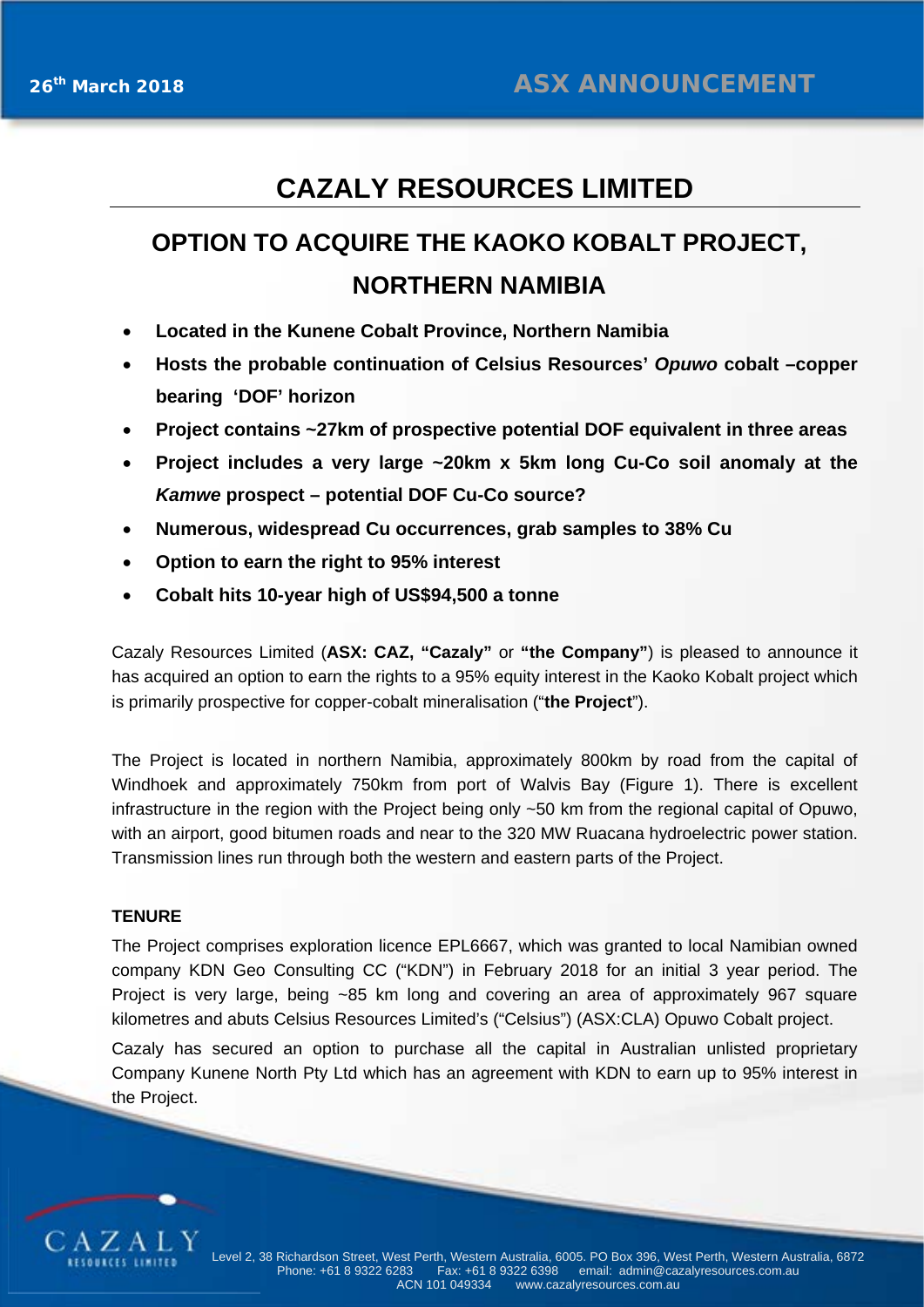#### **GEOLOGICAL SETTING**

The area is underlain by metamorphosed and deformed rocks of the Epupa Metamorphic Complex overlain by a basal succession of Nosib group quartzite, arkose, conglomerate, phyllite with minor limestone and evaporates, which is associated with the initial rifting stage of the Damara orogeny. The Nosib group is overlain by rocks of the Ombombo and Abenab subgroups of the Otavi group.

The Neoproterozoic Ombombo Subgroup is considered to be the western extension of the Copperbelt in the DRC and Zambia and the region to the east is well known for hosting a range of base metal deposits in the Otavi Mountainland. The project is highly prospective for stratiform to stratabound Co-Cu and structurally controlled Copperbelt styles of mineralisation. Substantial thickness changes in the Nosib Group may be indicative of rift faulting giving potential for mineralised fluids to migrate through feeder zones creating large scale stratabound mineralisation.

Celsius began exploring nearby in early 2017 and has recently stated that a maiden resource for the project is imminent (CLA ASX release 13 March, 2018). The host for the mineralisation is known as the *Dolomite Ore Formation* ("DOF"), a carbon rich, marly dolomite horizon. The DOF is regionally extensive and hosts cobalt mineralisation in the form of the cobalt-sulphide *linnaeite* with low deleterious elements (As, Cd, U). Celsius has intersected consistent cobalt-copper sulphide mineralisation in the DOF over a 15km long zone to date. Recent flotation test-work was positive with 80% recoveries yielding a concentrate of 1.5% cobalt.

## **THE PROJECT**

The Kaoko Kobalt project is situated immediately to the north of, and abuts, Celsius's Opuwo cobalt project and covers ~27km of the postulated continuation of the Co-Cu bearing DOF (Figures 2 & 3). Additionally, the project shows numerous indicators of a potentially large hydrothermal mineralised system. There is widespread copper mineralisation at surface, including broad areas of malachite, chalcocite and galena veining in some areas.

Regional soil sampling was undertaken by Kunene Resources Ltd in 2014 on a very broad 1km by 1km grid. The survey comprised 7,436 samples analysed by pXRF and 988 samples chemically by ICPS (Inductively Coupled Plasma Spectrometry) for a suite of elements. Due to the coarse nature of the sample grid the survey would not have detected the narrow DOF horizon. It is understood that this survey was also conducted in the Opuwo project area where it did not detect the DOF mineralisation.

Another prime target for Co-Cu mineralisation is highlighted by a 20km by 5 km area of subdued magnetics, possibly due to alteration, coincident with anomalous Cu-Co-Zn-Mn uncovered from the regional soils survey at the *Kamwe* prospect (Figure 4).



*Figure 1: Location of the Kaoko Kobalt Project*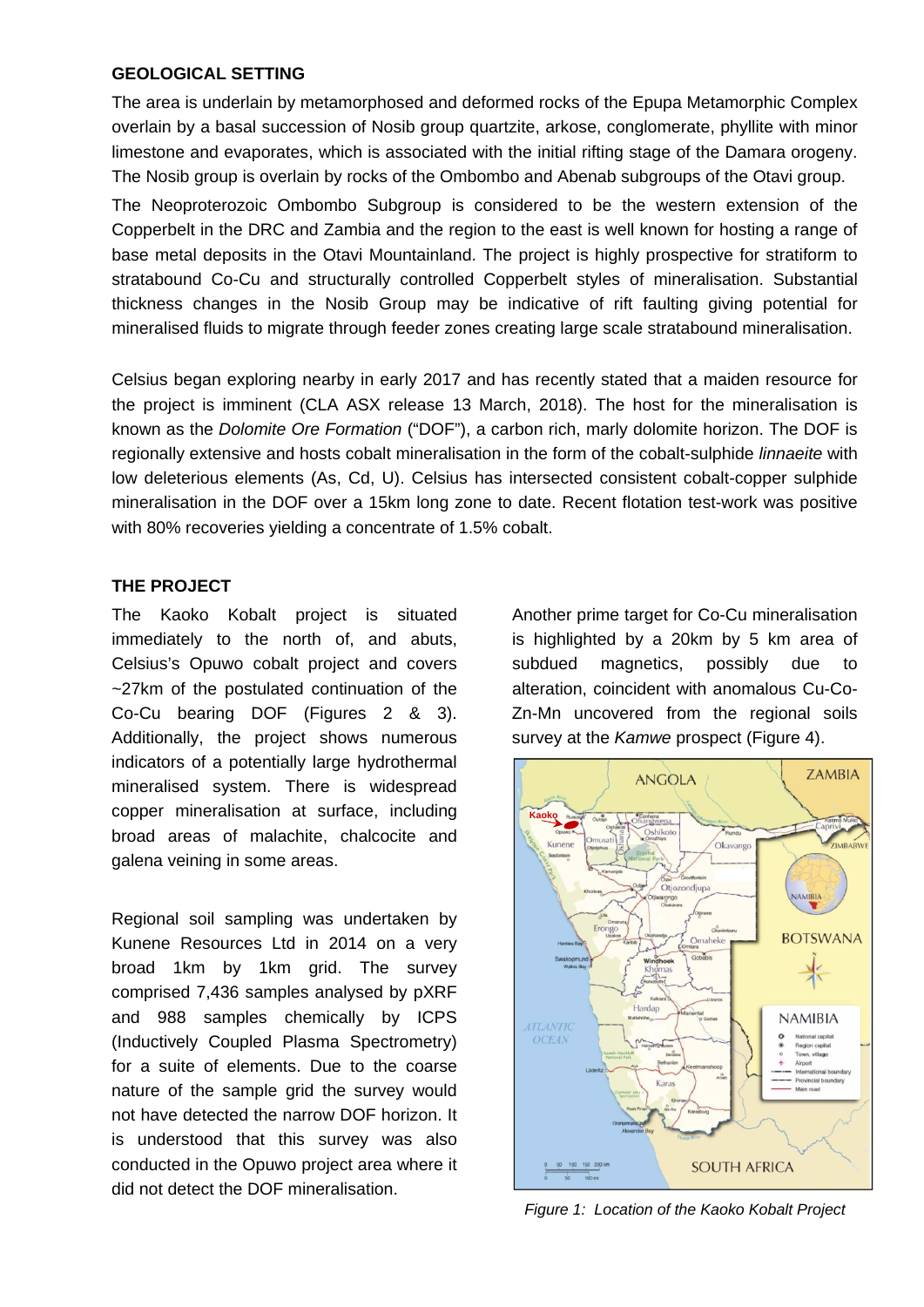

*Figure 2: Geology of the Kaoko Kobalt project showing the potential extent of DOF* 



*Figure 3: CLA's Opuwo project showing regional targets & potential extent of the DOF Horizon (CLA Quarterly Activities Report, Dec. 2017)*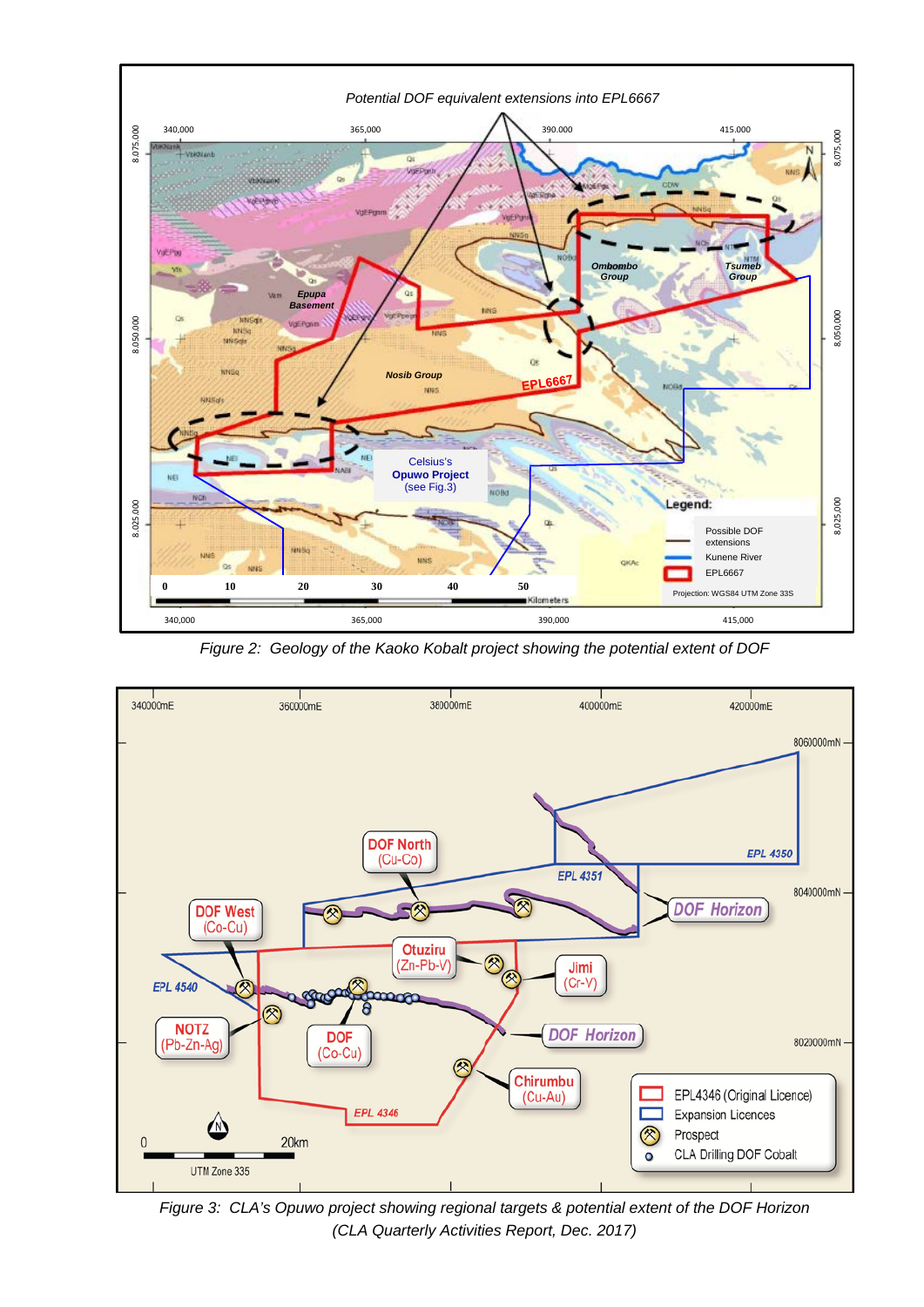

*Figure 4: Cobalt in soils, prospects (ICPS data, 1km by 1km sample grid)*

A short presentation with further information on the project is attached to this presentation.

#### **Commenting on the transaction, Cazaly Managing Director Clive Jones said:**

*"Should Cazaly complete this transaction, Kaoko will greatly add to our project portfolio and continues our strategy of being in the right place, at the right time with the right commodity. The Kaoko Kobalt project ticks all the boxes. It is located close to excellent infrastructure and adjoins Celsius Resources' rapidly growing Opuwo cobalt – copper project within what appears to be a significant emerging cobalt bearing belt in Namibia. There is no doubt that we are also experiencing a major inflection point in the demand for cobalt as cobalt prices continue to surge on the back of growing concern that future cobalt supplies may be unable to meet burgeoning demand. I look forward to updating investors as we seek to finalise this acquisition."* 

#### **ACQUISITION**

Cazaly has acquired an Option for the right to purchase 100% of the capital in **Kunene North Pty Ltd** ("Kunene")**,** an Australian unlisted proprietary company. Kunene's main asset is the Joint Venture ("KDN JV") that Kunene holds with **KDN Geo Consulting CC** ("KDN", a local Namibian company controlled by historically disadvantaged Namibians). The KDN JV is administered through a jointly owned Namibian company, Philco One Hundred and Seventy Three (Proprietary) Limited ("Philco").

## KDN JV:

Philco is currently owned 51% by Kunene and 49% by KDN. Licence EPL6667 is currently being transferred into Philco. Kunene can earn further equity in Philco and the Project as follows;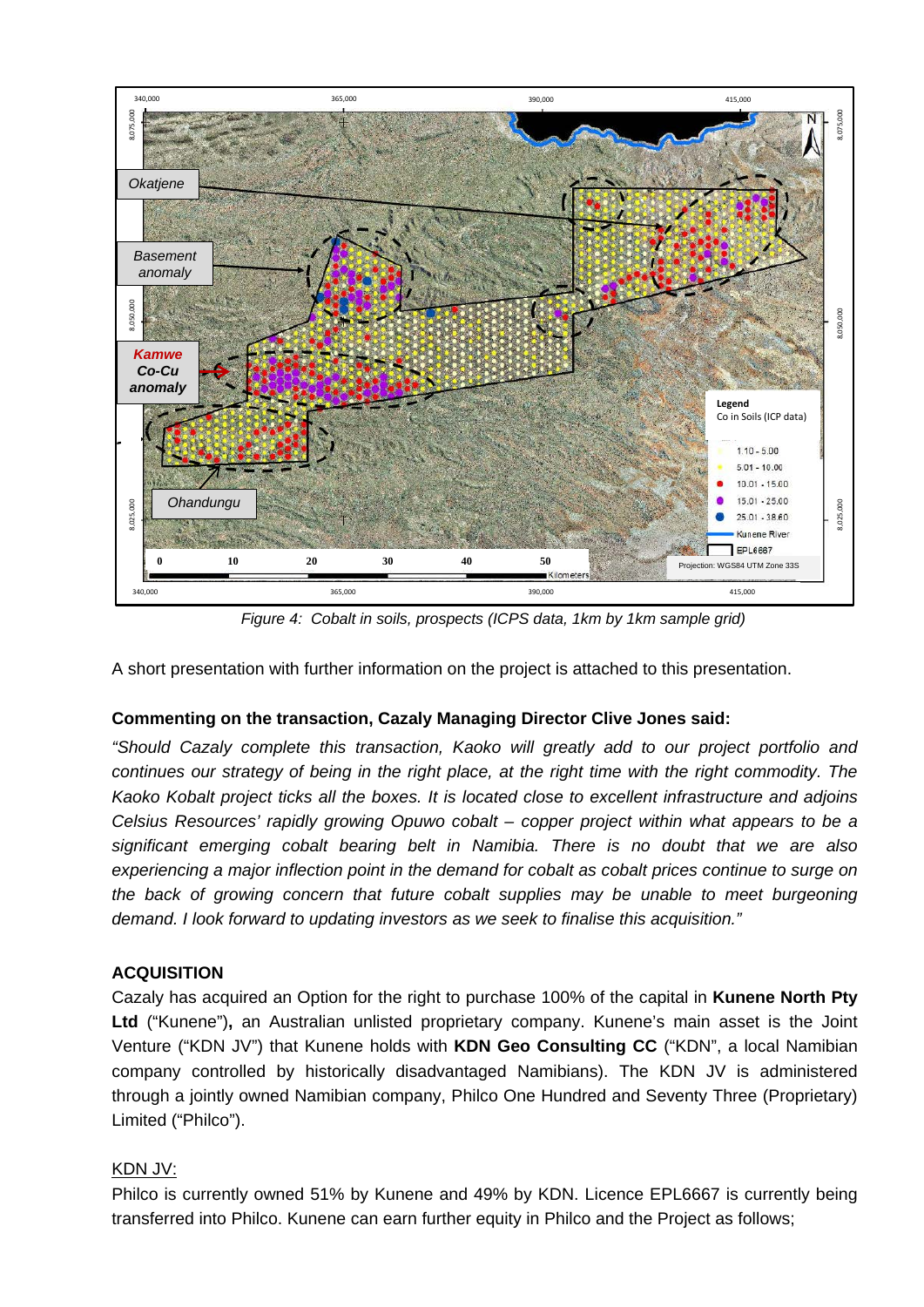- i) Spending N\$1 million (~A\$90,000) by 15 March 2019 to earn a further 25% in Philco (76% total)
- ii) Paying KDN N\$1 million (~A\$90,000) no later than when Kunene has earned 76% equity
- iii) Spend N\$2 million (~A\$180,000) by 18 November 2020 to earn a further 19% in Philco (95% total)
- iv) KDN's remaining 5% free carried to a definitive feasibility study and to be NEEEF compliant (governmental draft "New Equitable Economic Empowerment Framework")
- v) KDN's expenditure thereafter to be carried in a loan account

## KUNENE PURCHASE AGREEMENT:

Cazaly has entered into an option agreement to purchase all of the capital in Kunene, and therefore its rights under the KDN JV, as follows;

- i) Pay an Option Fee of US\$5,000 for an exclusive option period expiring on 15 April 2018. Should Cazaly exercise the option then it shall;
- ii) Issue 4 million fully paid shares in CAZ to the shareholders of Kunene
- iii) Issue 10.5 million CAZ fully paid shares upon the delineation of a JORC compliant mineral resource containing at least 10,000t of contained cobalt (or other metal equivalent)
- iv) Pay A\$1 million (or issuing fully paid CAZ shares to that amount) upon a formal Decision to Mine

Furthermore, Cazaly will issue KDN 2 million fully paid shares in the Company to obviate the N\$1 million payment due in clause (ii) of the KDN JV.

Therefore, in summary, should it complete the transaction, Cazaly will be required to;

- issue 6 million CAZ shares and be obligated to,
- Spend N\$3 million (~A\$270,000) by 18 November 2020 on the project,
- Issue 10.5 million fully paid CAZ shares upon the delineation of a JORC compliant resource containing at least 10,000t of contained cobalt (or other metal equivalent), and
- Pay A\$1 million (or issuing fully paid CAZ shares to that amount) upon a formal Decision to Mine

## **BACKGROUND ON COBALT**

Cobalt has a diverse range of metallurgical and chemical uses ranging from aircraft engines to rechargeable batteries with recent demand being driven by the requirements of the rapidly expanding electric vehicles (EV) sector. It is becoming very evident that cobalt supply is the major constraint on the growth of the battery market. BMO Capital Markets (Dec. 2017) state that even without the battery market the market for cobalt is tight and have forecast an increase of 60% in cobalt demand to 2025; there is "*simply not enough supply to match this*". Canaccord Genuity have recently revised their long term (from 2025) forecast for cobalt pricing upwards by 32% to US\$49/lb (~US\$108,000/t) and potentially breaching US\$50/lb in 2019.

Other recent developments include China introducing new EV subsidy policies to encourage take up and the manufacturing of longer range EV's utilising higher battery energy densities (>160wh/kg). There was also an actual decrease (3%) in recoverable cobalt supply in 2017 due to mine closures, highlighting the uncomfortable reliance of cobalt users on mines where cobalt is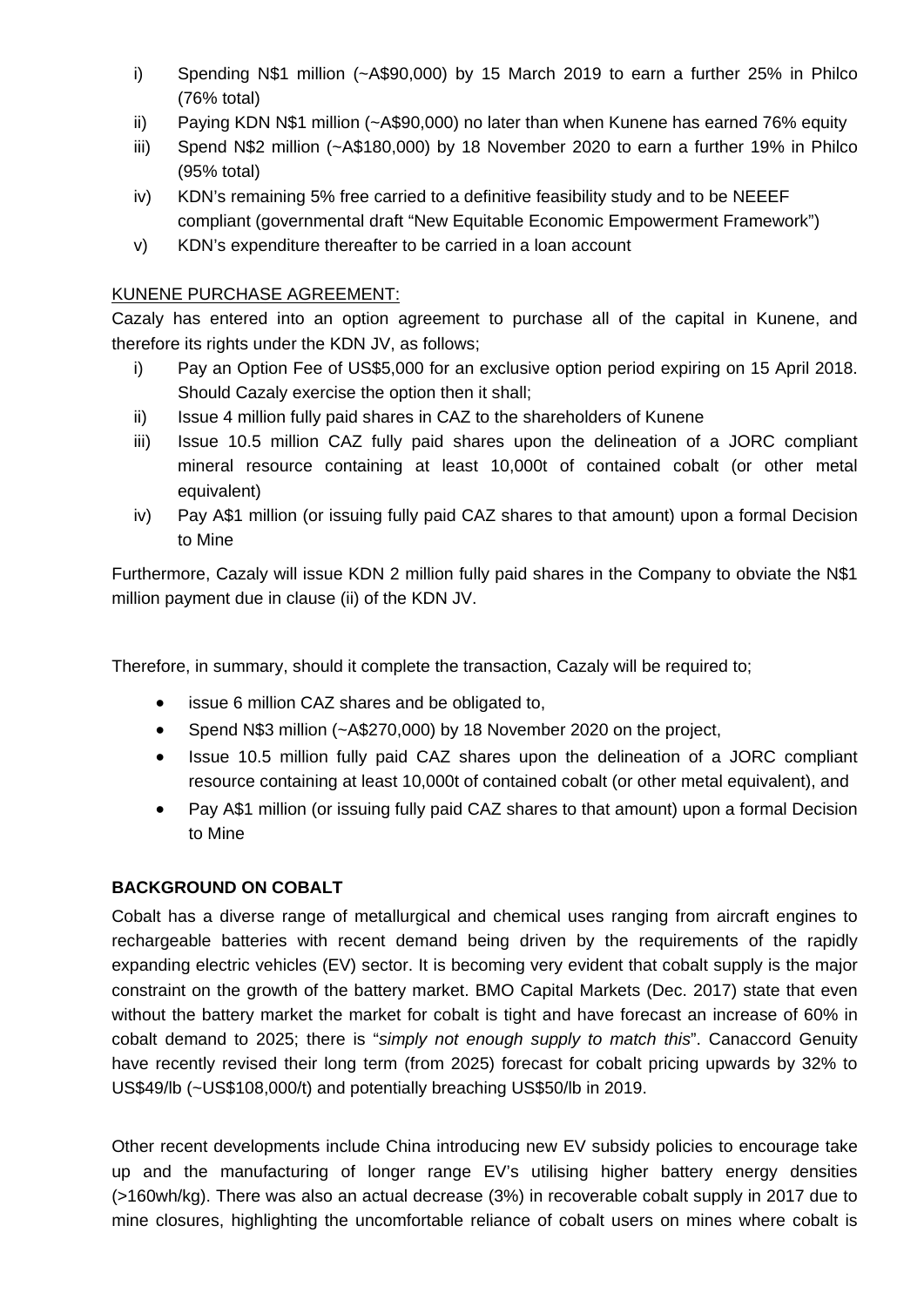merely a by-product of other metal production, notably nickel or copper (which accounts for ~97% of world production). Ethical sourcing of cobalt is also placing increased pressure on end users who are looking to secure direct supply whilst some users, eg; Apple and Samsung, are for the first time, looking to potentially finance or directly invest in future mine supply.

Last week, LME cobalt price hit a decade long high and closed at US\$94,500/t on Friday 23<sup>rd</sup> March, up 26% since the beginning of 2018 (Figure 5).



*Figure 4: Cobalt demand 2017 – 2025 (Canaccord Genuity estimates)*



*Figure 5: LME Cobalt Price since the beginning of 2018 (LME data)*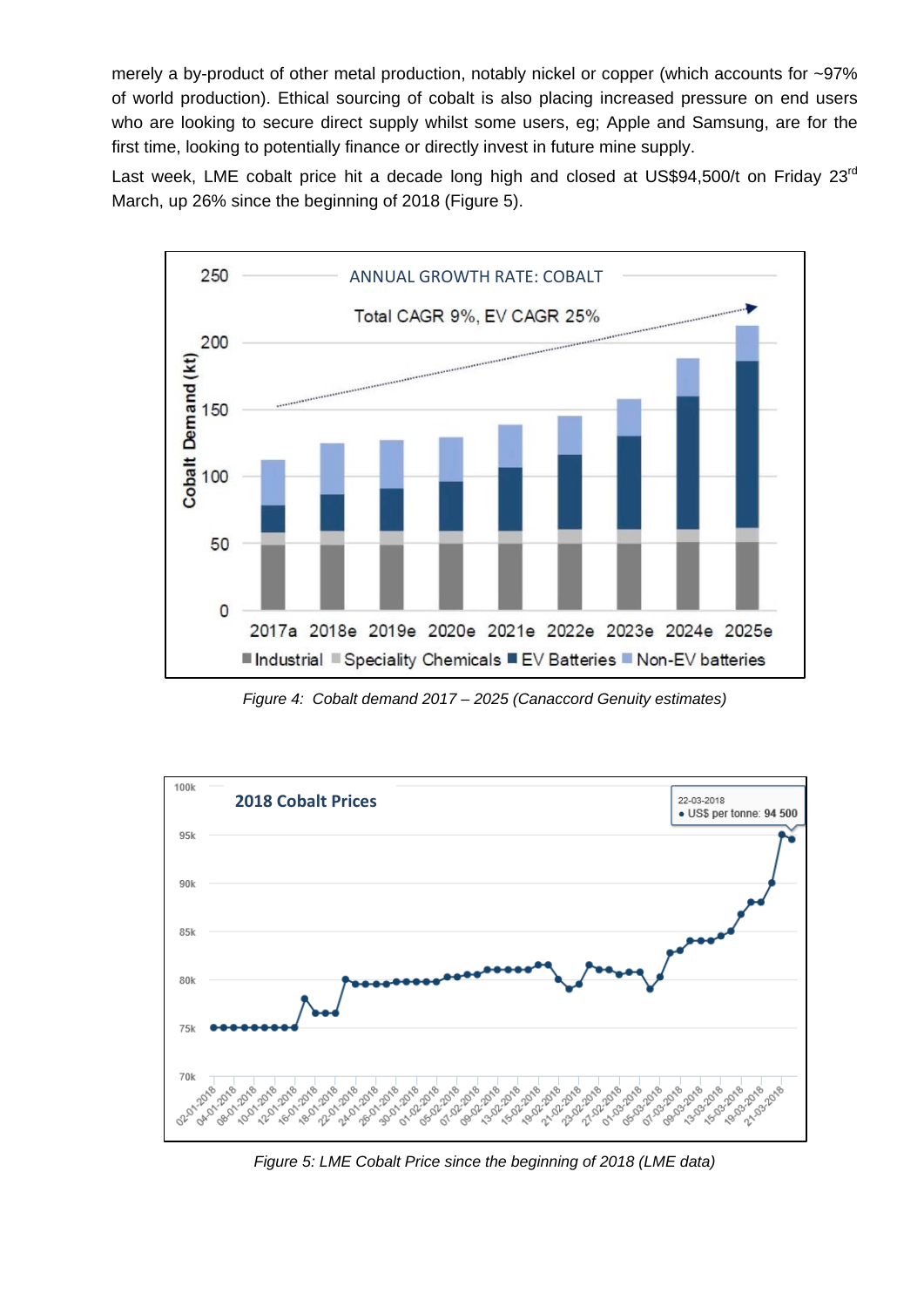#### **Corporate**

The Company still has the Controlled Placement Deed (CPD) in place with Acuity Capital. The CPD provides Cazaly with standby equity capital of up to \$2m until April 2019. Importantly, Cazaly retains full control of the placement process, including having sole discretion as to whether or not to utilise the CPD. Cazaly is under no obligation to raise capital under the CPD. If Cazaly does decide to utilise the CPD, it is able to set a floor price (at its sole discretion) and the final issue price will be calculated as the greater of that floor price set by CAZ and a 10% discount to a Volume Weighted Average Price (VWAP) over a period of CAZ's choosing (again at the sole discretion of CAZ).

#### **ENDS**

*For further information please contact:* Nathan McMahon / Clive Jones Joint Managing Directors Cazaly Resources Limited Tel: +618 9322 6283 Em: [admin@cazalyresources.com.au](mailto:admin@cazalyresources.com.au) Website: [www.cazalyresources.com.au](http://www.cazalyresources.com.au/)

#### **Media**

David Tasker / Colin Jacoby Chapter One Advisors Tel: +61 433 112 936 / +61 439 980 359 Em: [dtasker@chapteroneadvisors.com.au](mailto:dtasker@chapteroneadvisors.com.au)  [cjacoby@chapteroneadvisors.com.au](mailto:cjacoby@chapteroneadvisors.com.au) 

#### *Competent Person's Statement*

*The information contained herein that relates to Exploration Results, Mineral Resources, Targets or Ore Resources and Reserves is based on information compiled or reviewed by Mr Clive Jones, who is an employee of the Company. Mr Jones is a Member of the Australasian Institute of Mining and Metallurgy and has sufficient experience which is relevant to the style of mineralisation and types of deposit under consideration and to the activity which they are undertaking to qualify as a Competent Persons as defined in the 2012 Edition of the 'Australasian Code for Reporting of Exploration Results, Mineral Resources and Ore Reserves'. Mr Jones consents to the inclusion of his name in the matters based on the information in the form and context in which it appears.* 

**Disclaimer** *Certain statements contained in this announcement, including information as to the future financial or operating performance of Cazaly Resources Limited and its projects, are forward-looking statements that:* 

*■ may include, among other things, statements regarding targets, estimates and assumptions in respect of mineral reserves and mineral resources and anticipated grades and recovery rates, production and prices, recovery costs and results, capital expenditures, and are or may be based on assumptions and estimates related to future technical, economic, market, political, social and other conditions;* 

■ are necessarily based upon a number of estimates and assumptions that, while considered reasonable by Cazaly *Resources Limited, are inherently subject to significant technical, business, economic, competitive, political and social uncertainties and contingencies; and,* 

*■ involve known and unknown risks and uncertainties that could cause actual events or results to differ materially from estimated or anticipated events or results reflected in such forward-looking statements.*

*----------------------------------------------------------------------------------------------------------------------------------------------------------------*